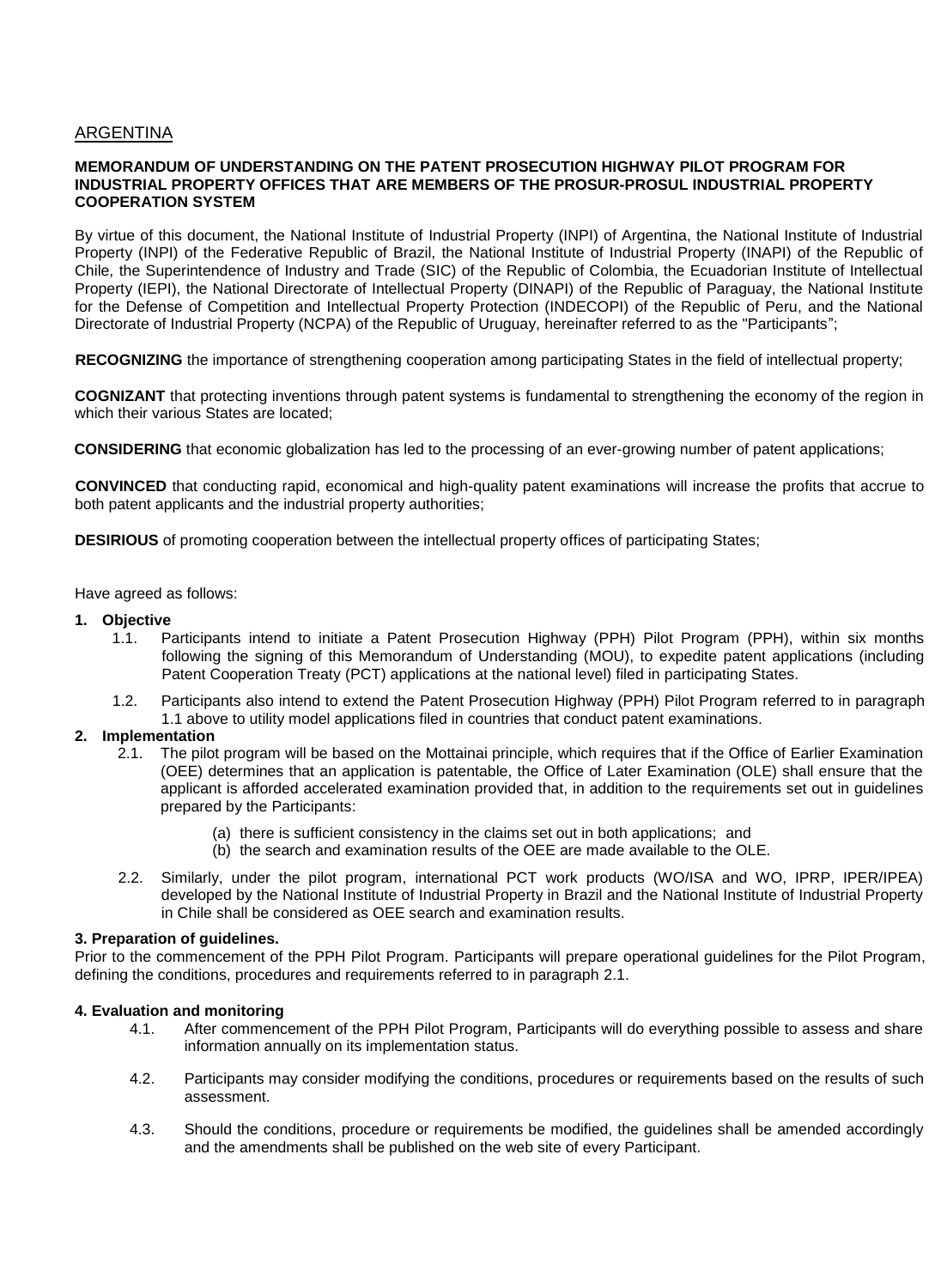## **5. Consultations**

Participants may be consulted at any time to address any matters related to the implementation or interpretation of this MOU.

#### **6. Duration**

- 6.1. The PPH Pilot Program will last for three years and may be extended for an additional one year, by written agreement of the Participants.
- 6.2. Participants may assess the results of the PPH pilot program to determine whether it is being fully implemented and how it should finally be implemented after the trial period.

### **7. Amendments**

7.1 This MOU may be amended at any time by written consent of the Participants, specifying the date on which such amendments will become effective.

#### **8. Withdrawal**

- 8.1. Any Participant may withdraw from this MOU, after giving three months' prior written notice to the other Participants.
- 8.2. Withdrawal from this MOU will not affect the conclusion of patent examination processes initiated during its validity.

#### **9. Suspension**

9.1. A Participant may suspend the application of this MOU if an excessive number of filed PPH applications impedes the smooth running of its intellectual property office. This safeguard mechanism may be triggered only if the decision to suspend the PPH system is formally communicated to the other Participants three months prior to such suspension.

#### **10. Final provisions**

10.1. No provision of this MOU may be interpreted as requiring Participants to engage in any activity prohibited by their respective national laws. Implementation of this MOU shall be subject to the provision of funds and staff by the Participants.

10.2. Participants hereby reaffirm their autonomy to apply their own applicable national laws and public policies.

Signed in the city of Rio de Janeiro, on May 6, 2016, in eight original copies in Portuguese and eight original copies in Spanish, all being equally authentic.

[Signature]

[Signature]

Mr. Mario Aramburu President

National Institute of Industrial Property (INPI), Argentina

Mr. Maximiliano Santa Cruz **Scantlebury** 

National Director National Institute of Industrial Property (INAPI), Chile

## [Signature]

Mr. Pablo Felipe Robledo Del Castillo

**Superintendent** Superintendence of Industry and Trade (SIC) of the Republic of Colombia

#### [Signature]

Dr. Patricia Elizabeth Stanley Zarza

National Director National Directorate of Intellectual Property (DINAPI), **Paraguay** 

[Signature]

Dr. Hebert Eduardo Tassano Velaochago

Board Chair National Institute of Industrial Property (INAPI), Chile

[Signature]

Dr. Marianela Delor Pedrozo

Technical Director of Industrial Property National Directorate of Industrial Property (DNPI), Uruguay